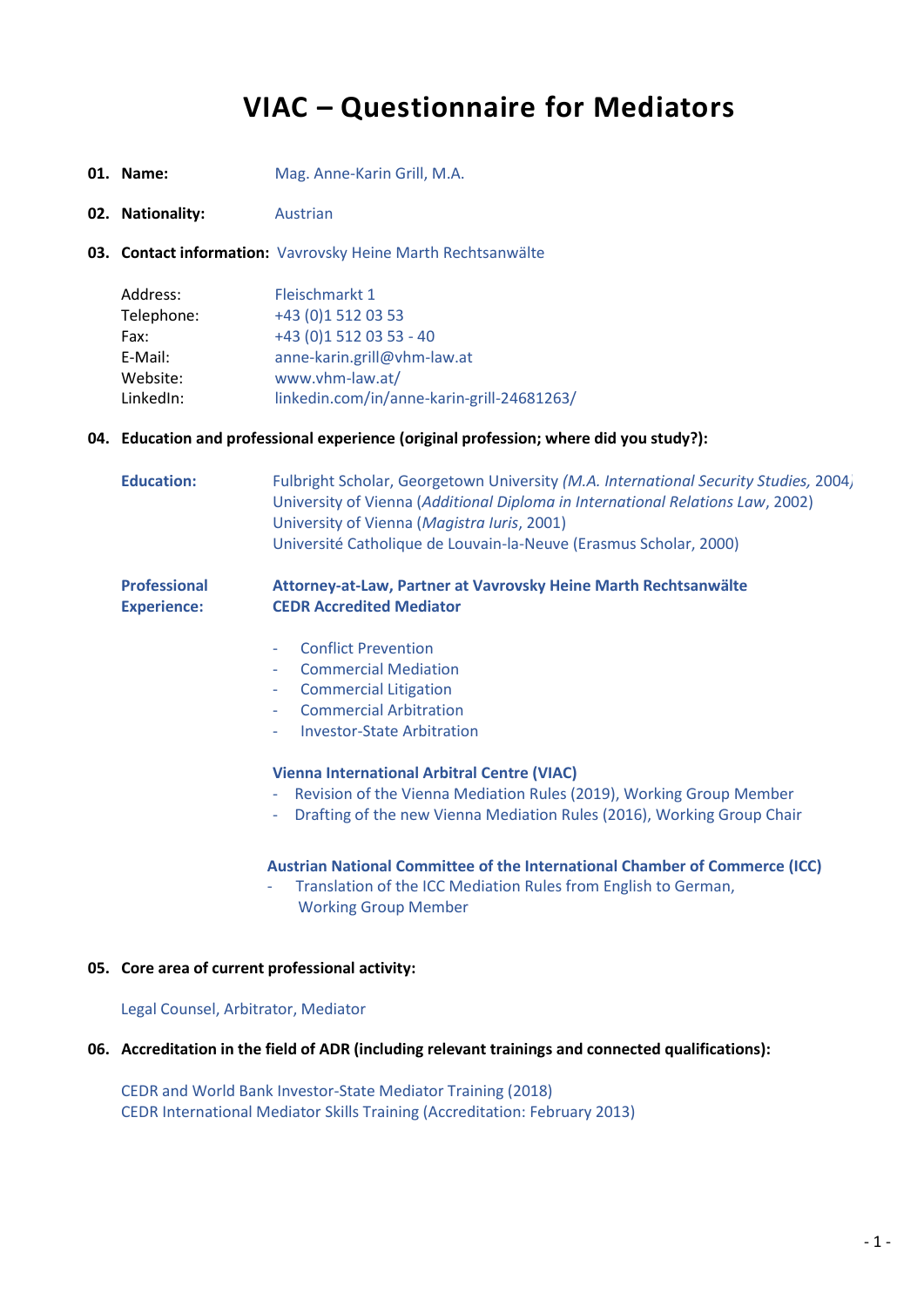# **07. Practical experience in mediation**

- How many (international) mediations have you participated in
	- as single/co-mediator/in a team?

8

- administered by an institution; under which Rules? 1 (Energy Community), 1 (CEDR)
- in which areas/fields? public policy, insurance, construction, distribution, commerce, corporate
- how complex (*please provide examples, participation of lawyers/experts*)? In all commercial mediations that I have participated in, the parties were accompanied by legal counsel. I have also had a number of cases where the parties chose to involve (technical) experts. I would therefore consider the level of complexity of these proceedings to have been considerably high.
- How often have you acted in a different function (e.g. consultant, expert)? 6 (party's counsel)
- What other ADR-experience do you have?
	- Counsel work in domestic and international arbitration proceedings (commercial and investor-state)
	- Arbitrator appointments in international arbitration proceedings (commercial)

# **08. Languages (including levels)**

Mother tongue: German

Working languages (i.e. languages in which you have both a spoken and written command so that you may conduct mediation proceedings in this language): English, French

Basic knowledge: Swedish

# **09. Style of mediation**

 *Where do you see yourself? Please tick box as appropriate or indicate your preferred style.*



*©* Alexander, Nadja (2011) "The Mediation Meta-Model - the realities of mediation practice," *ADR Bulletin*: Vol. 12: No. 6, Article 5. Available at: [http://epublications.bond.edu.au/adr/vol12/iss6/5;](http://epublications.bond.edu.au/adr/vol12/iss6/5) *see also here for a detailed description of the 6 mediation styles.*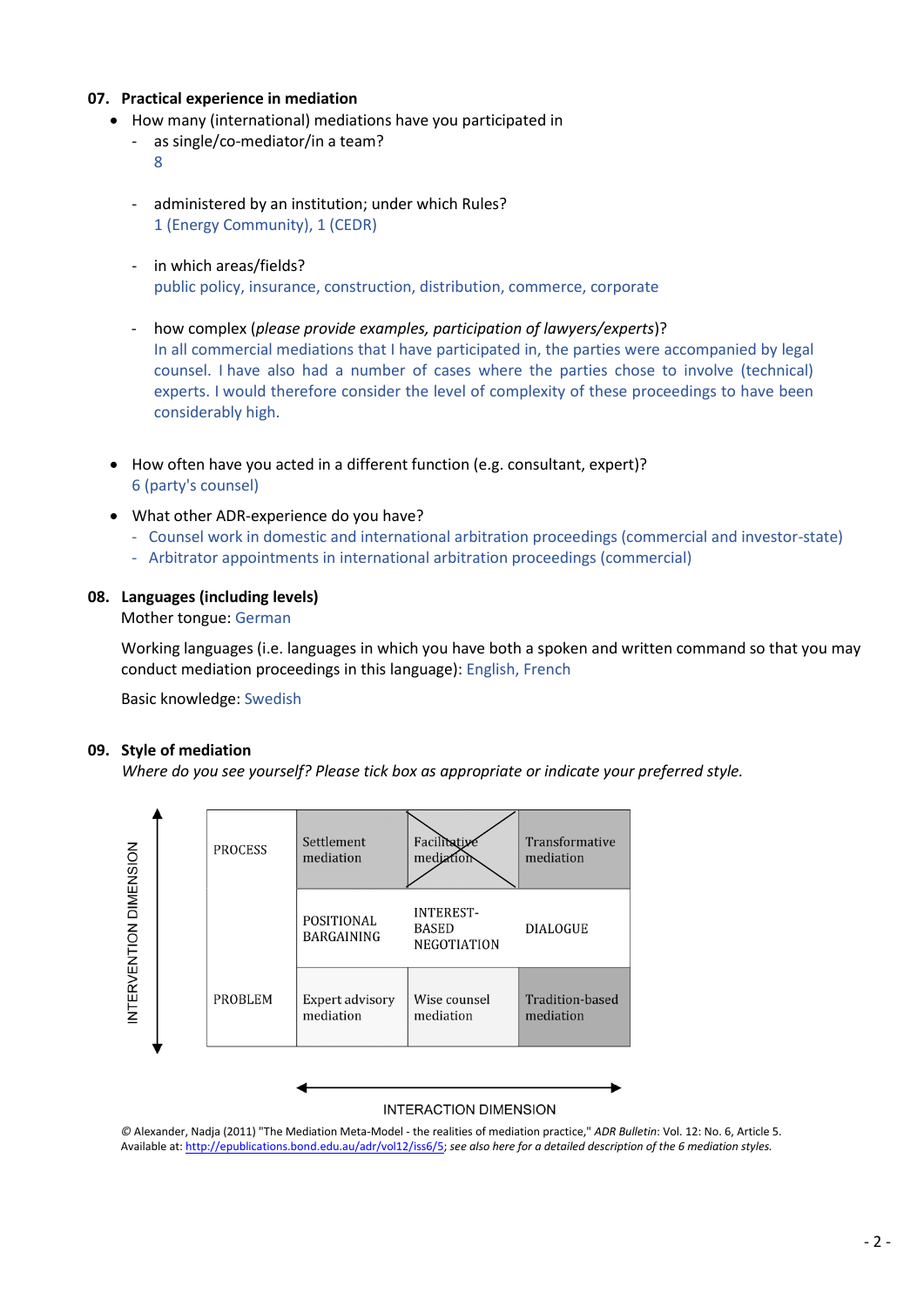# **10. Please describe aspects of your personality which could be interesting to clients you are going to mediate; what would former clients emphasize in your work?**

Clients have praised me for my authenticity and my communication skills (not only in my native language), my legal mind and procedural skillfulness. Clients also value my personal engagement in advancing their interests. I have been referred to as a pace-maker with lots of positive energy. The best compliment ever received is the following: "*Hard working, fast and funny*."

# **11. Publications and other activities in ADR related matters (e.g. training sessions, seminars, conferences, articles and others):**

### **Selected Publications:**

- International Arbitration and EU Law, *The Impact of EU Law on International Mediation and other ADR Mechanisms*, Edward Elgar (2020 – forthcoming)
- Handbuch Schiedsgerichtsbarkeit und ADR, *Mediation Chapter*, LexisNexis (2019 forthcoming)
- Handbuch Wirtschaftsverträge, *Chapter on Arbitration Agreements*, LexisNexis (2019 forthcoming)
- Handbuch Wirtschaftsverträge, *Chapter on Mediation Agreements*, LexisNexis (2019 forthcoming)
- *There's Life in the Old Dog Yet – The Use of ADR in Insurance Practice*, Corporate Disputes Magazine (2019)
- *Konsensuale Lösung, im Streitfall durchsetzbar*, Die Presse Rechtspanorama (2019)
- *Integrating the use of mediation in the framework of arbitration*, IBA Arbitration Committee Newsletter (2019)
- *Law is still a people's business,* fivehundred (The Legal 500) (2019)
- Konfliktlösung in der Privatstiftung | Prävention Gericht Schiedsgericht ADR, *Mediation Chapter*, Verlag Österreich (2019)
- Handbook Vienna Rules A Practitioner's Guide, *Commentary on Article 37 (Arb-Med-Arb) Vienna Rules as well as Articles 9 and 13 Vienna Mediation Rules*, Verlag WKÖ (2019)
- Festschrift Karasek, *Investitionsschutz in der Bauwirtschaft – Anspruchsdurchsetzung vor internationalen Schiedsgerichten*, Manz (2018)
- PMG Anniversary Edition Prevention and Resolution of Disputes, *Successful Mediation*, PMG (2018)
- *Zulässigkeit von Zeugenkontakten im Schiedsverfahren*, ecolex (2016)
- *The boundaries of permissible interaction between counsel and witness in international arbitration: a tour d'horizon from Austrian counsel's perspective*, IBA Arbitration News (2016)
- Handbook Vienna Rules A Practitioner's Guide, *Commentary on Articles 9 and 13*, Verlag WKÖ (2016)
- Austrian Yearbook on International Arbitration (AYIA), *Boosting Party Autonomy in ADR-Proceedings*, Manz (2016)
- Handbuch Wirtschaftsverträge, *Chapter on Mediation Agreements*, LexisNexis (2014)
- Handbook Vienna Rules A Practitioner's Guide, *Commentary on the VIAC Rules of Conciliation*, Verlag WKÖ (2014)
- *Civil Procedure – A Q&A Guide to Litigation in Austria*, LexisNexis (2013)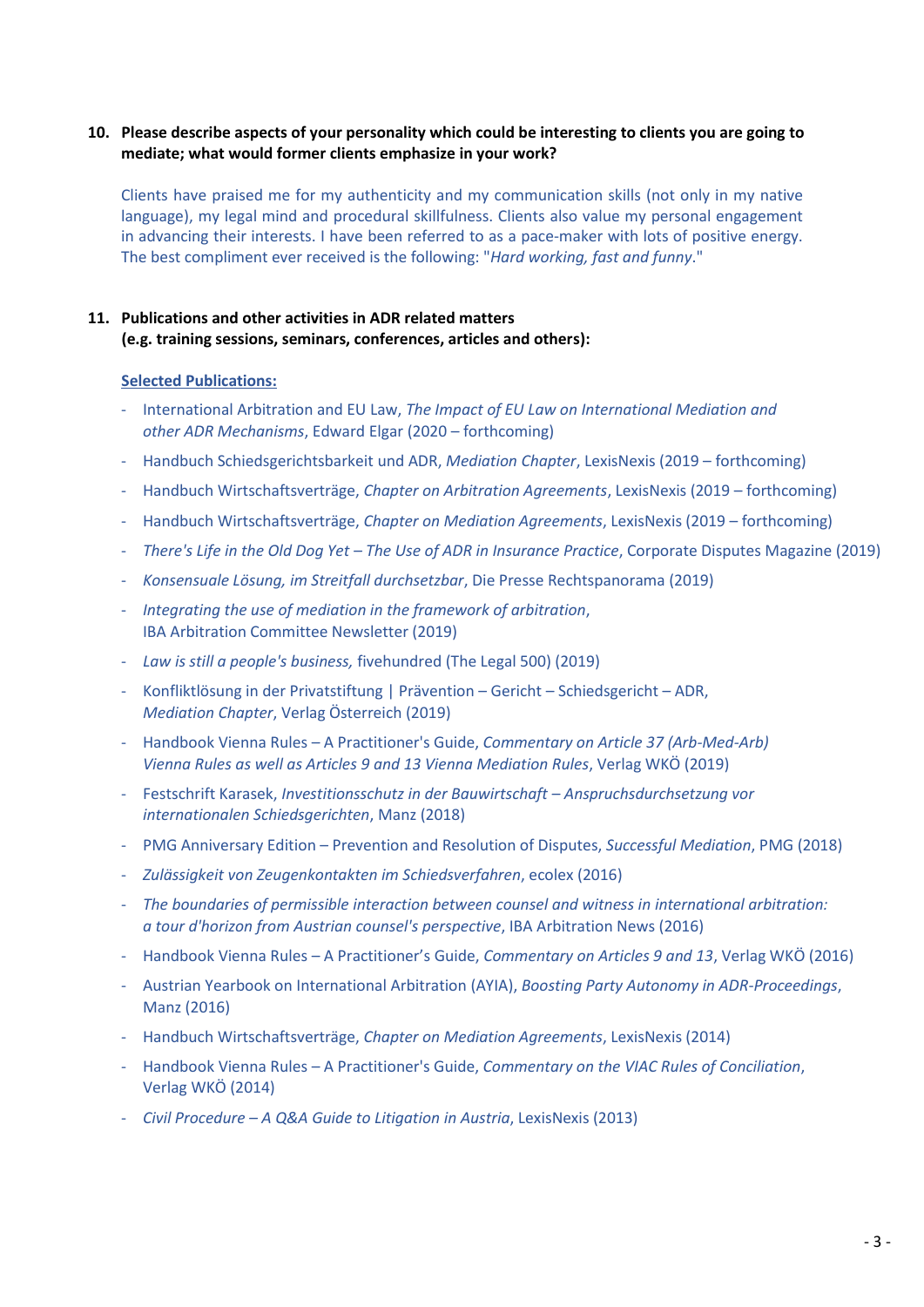# **Selected Speaking Engagements:**

- Panelist, Arbitration Symposium hosted by GABRIEL ARBITRATION, Zurich (2019) *Early Determination – Useful Tool or Dangerous Gimmick?*
- Speaker, 3rd Annual GAR Live Vienna, Vienna (2019) *Judge in GAR Live Debate – Motion: "This house believes that the Prague Rules are a waste of time."*
- Panelist, 2<sup>nd</sup> Biennial Mediation Symposium of the Center for International Legal Studies, Salzburg (2019)  *Cultural Considerations in Mediation*
- Speaker, IPBA Annual Conference, Singapore (2019) *Arbitration-Mediation-Arbitration*
- Speaker, 3rd ICC European Conference, Paris (2019) *Managing Documentary Evidence obtained through a State's Special Powers*
- Panelist, UIA World Forum of Mediation Centers, Zurich (2019) *Arbitration-Mediation-Arbitration*
- Panelist, Dublin International Arbitration Day (2018) *Arbitral Awards: The Good, The Bad, The Ugly*
- Speaker, UIA Congress, Porto (2018) *Effective Mediation*
- Panelist, PMG Anniversary Conference, Lausanne (2018) *Mediation as an Alternative to Arbitration*
- Lecturer, Energy Community Summer School, Split (2018) *Energy Arbitration*
- Panelist, Ninth Investment Arbitration Forum, Vienna (2018) *Valuation of damages in changing economic and political circumstances*
- Moderator, ICC Advanced Seminar: Damages in International Arbitration, Vienna (2018) *Liquidated Damages Clauses*
- Speaker, Vienna Arbitration Days, Vienna (2018) *When will Robot Arbitrators take over?*

# **12. Memberships in mediation institutions / functions in mediation institutions/organizations:**

- Member of the Panel of Mediators of the Energy Communit[y www.energycommunity.org](http://www.energycommunity.org/)
- Member of the List of Arbitrators/Mediators of the Hong Kong International Arbitration Center (HKIAC) www.hkiac.org/arbitration/arbitrators/panel-and-list-of-arbitrators
- Member of the UNCITRAL Experts Group for the Establishment of UNCITRAL Mediation Rules and UNCITRAL Notes on Organizing Mediation Proceedings
- International Bar Association (IBA)
- The London Court of International Arbitration (LCIA)

# **13. Special expertise or specializations (***please list a maximum of three***) in your ADR-practice:**

#### Commercial Mediation

#### **14. Soft Skills (e.g. intercultural competences):**

- Lecturer, University of Vienna, Vienna, Austria